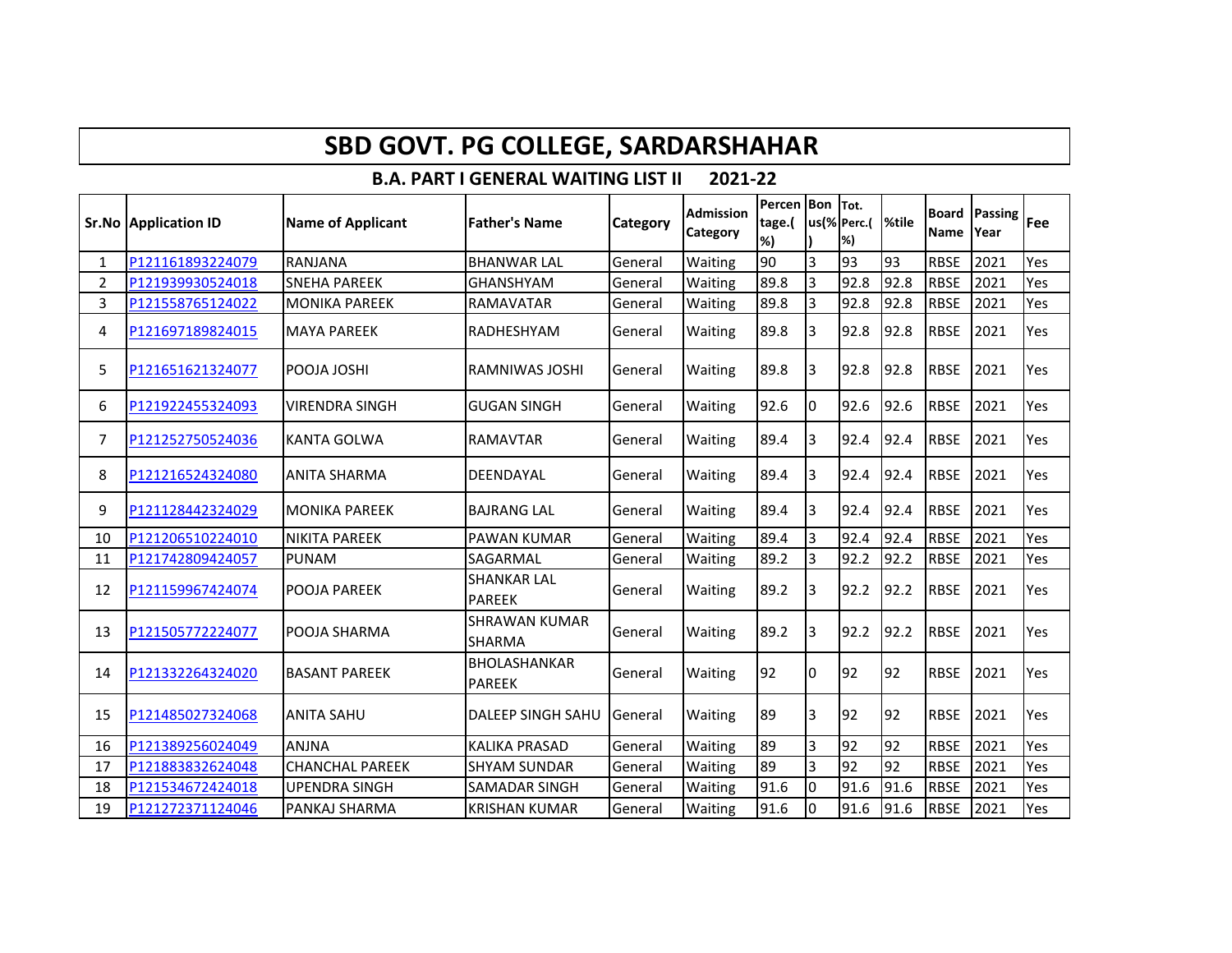| 20 | P121547942024034 | JAYDEV SINGH RATHORE  | <b>BAJRANG SINGH</b><br><b>RATHORE</b>  | General    | Waiting | 91.6 | I0             | 91.6 | 91.6 | <b>RBSE</b> | 2021 | Yes        |
|----|------------------|-----------------------|-----------------------------------------|------------|---------|------|----------------|------|------|-------------|------|------------|
| 21 | P121956056024036 | <b>PRIYA PAREEK</b>   | <b>DHANNARAM</b><br><b>PAREEK</b>       | General    | Waiting | 88.6 | 3              | 91.6 | 91.6 | <b>RBSE</b> | 2021 | Yes        |
| 22 | P121916224824062 | MAYA KANWAR           | <b>OMPAL SINGH BHATI IGeneral</b>       |            | Waiting | 88.4 | I3             | 91.4 | 91.4 | <b>RBSE</b> | 2021 | <b>Yes</b> |
| 23 | P121145400724086 | <b>ARTI PAREEK</b>    | <b>HARI PRASAD</b>                      | General    | Waiting | 88.4 | 3              | 91.4 | 91.4 | <b>RBSE</b> | 2021 | Yes        |
| 24 | P121360032324013 | <b>PAYAL PAREEK</b>   | <b>SANWAR MAL</b><br><b>PAREEK</b>      | General    | Waiting | 88.4 | I3             | 91.4 | 91.4 | <b>RBSE</b> | 2021 | <b>Yes</b> |
| 25 | P121354041124040 | RACHANA PAREEK        | SADULA RAM                              | General    | Waiting | 88.4 | 3              | 91.4 | 91.4 | <b>RBSE</b> | 2021 | Yes        |
| 26 | P121989575724068 | POOJA PAREEK          | NEM CHAND PAREEK General                |            | Waiting | 88.2 | l3             | 91.2 | 91.2 | <b>RBSE</b> | 2021 | Yes        |
| 27 | P121528733924056 | <b>BHAWNA KANWAR</b>  | <b>DEEP SINGH</b>                       | General    | Waiting | 88.2 | 3              | 91.2 | 91.2 | <b>RBSE</b> | 2021 | Yes        |
| 28 | P121510909424033 | PRIYA DADHICH         | <b>OM PRAKASH</b>                       | General    | Waiting | 91   | 0              | 91   | 91   | <b>RBSE</b> | 2021 | Yes        |
| 29 | P121244885424064 | <b>DHAPA KANWAR</b>   | <b>BHAIRU SINGH</b>                     | General    | Waiting | 88   | $\overline{3}$ | 91   | 91   | <b>RBSE</b> | 2021 | Yes        |
| 30 | P121356860424021 | <b>MANOJ PAREEK</b>   | <b>SHANKAR LAL</b><br><b>PAREEK</b>     | General    | Waiting | 88   | lЗ             | 91   | 91   | <b>RBSE</b> | 2021 | Yes        |
| 31 | P121488287024063 | <b>RAJENDRA SINGH</b> | <b>LAXMAN SINGH</b>                     | General    | Waiting | 90.8 | l0             | 90.8 | 90.8 | <b>RBSE</b> | 2021 | Yes        |
| 32 | P121761068624020 | <b>RINKU SHARMA</b>   | <b>PAWAN KUMAR</b>                      | General    | Waiting | 90.8 | l0             | 90.8 | 90.8 | <b>RBSE</b> | 2021 | Yes        |
| 33 | P121971187324089 | <b>MILAN PAREEK</b>   | <b>DEEPAK PAREEK</b>                    | General    | Waiting | 90.8 | I0             | 90.8 | 90.8 | <b>RBSE</b> | 2021 | Yes        |
| 34 | P121551871624039 | <b>VISNU SHARMA</b>   | <b>GOPIRAM SHARMA</b>                   | General    | Waiting | 90.8 | 10             | 90.8 | 90.8 | <b>RBSE</b> | 2021 | Yes        |
| 35 | P121345761524010 | <b>DEEPIKA KANWAR</b> | <b>SOHAN SINGH</b>                      | General    | Waiting | 87.8 | Iз             | 90.8 | 90.8 | <b>RBSE</b> | 2021 | Yes        |
| 36 | P121633041824034 | <b>MONIKA SARAN</b>   | <b>AMAR SINGH SARAN</b>                 | OBC        | Waiting | 87.6 | l3             | 90.6 | 90.6 | <b>RBSE</b> | 2021 | Yes        |
| 37 | P121288334524022 | <b>DALIP SINGH</b>    | <b>OM SINGH</b>                         | OBC        | Waiting | 90.4 | l0             | 90.4 | 90.4 | <b>RBSE</b> | 2021 | Yes        |
| 38 | P121893413624085 | <b>PINTU SINGH</b>    | <b>KISHOR SINGH</b>                     | General    | Waiting | 90.4 | I٥             | 90.4 | 90.4 | <b>RBSE</b> | 2021 | Yes        |
| 39 | P121479070524033 | <b>BALRAM</b>         | <b>BHAGAWANA RAM</b>                    | <b>OBC</b> | Waiting | 90.4 | I0             | 90.4 | 90.4 | <b>RBSE</b> | 2021 | <b>Yes</b> |
| 40 | P121205612624018 | <b>POOJA JANGHU</b>   | <b>RAGHUVEER SINGH</b><br><b>JANGHU</b> | <b>OBC</b> | Waiting | 87.4 | I3             | 90.4 | 90.4 | <b>RBSE</b> | 2021 | Yes        |
| 41 | P121168828124029 | <b>UJJAWAL BHOJAK</b> | <b>MOHAN LAL</b>                        | OBC        | Waiting | 90.2 | l0             | 90.2 | 90.2 | <b>RBSE</b> | 2021 | Yes        |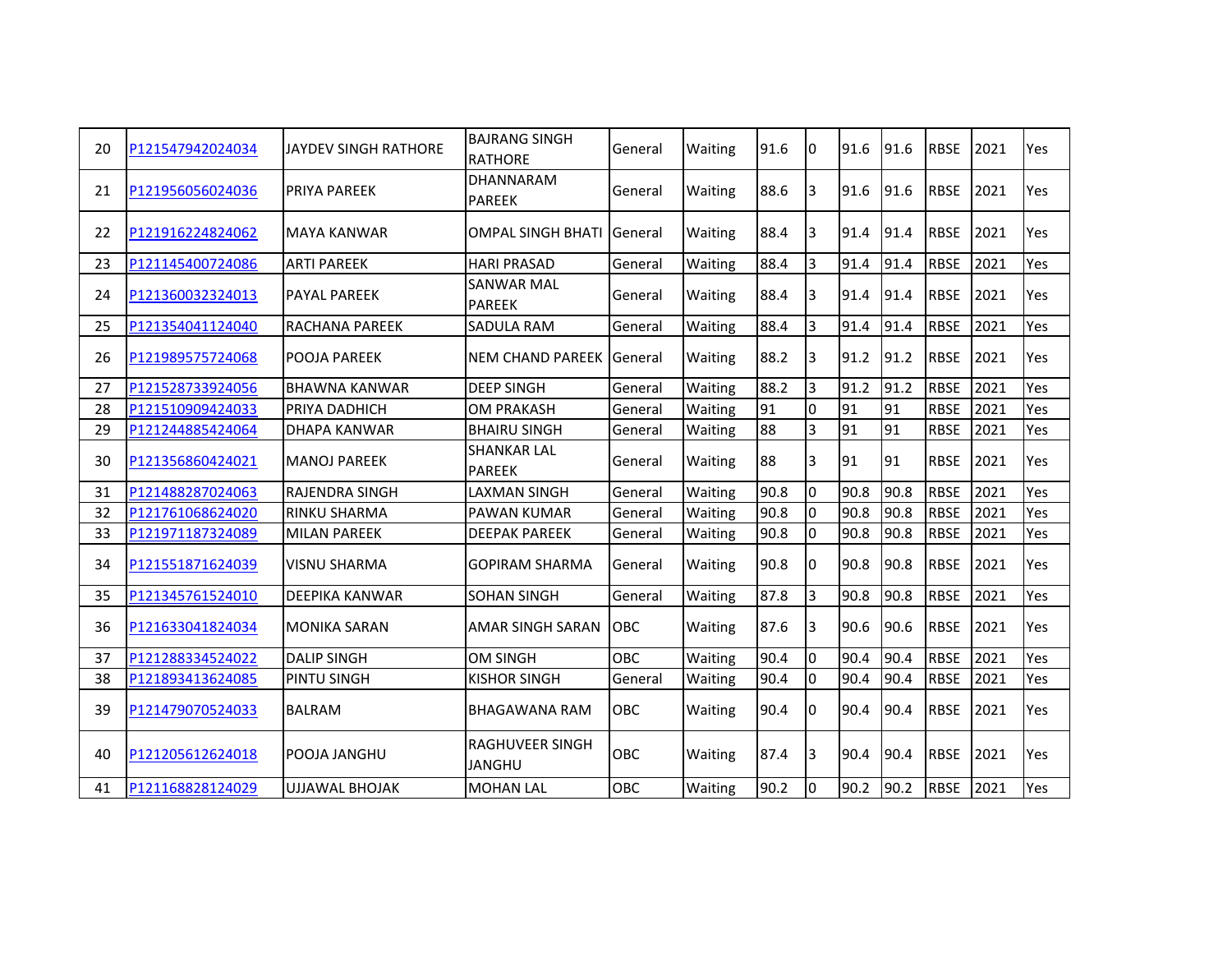| 42 | P121508201424097 | <b>AMIT PRAJAPAT</b>  | ISITA RAM PRAJAPAT       | <b>IOBC</b>    | <b>Waiting</b> | 90.2 | Iо | 190.2 | 90.2 | <b>RBSE</b> | 2021 | Yes        |
|----|------------------|-----------------------|--------------------------|----------------|----------------|------|----|-------|------|-------------|------|------------|
| 43 | P121116830424065 | <b>SUNITA</b>         | <b>SAHIRAM JHORAR</b>    | <b>OBC</b>     | <b>Waiting</b> | 87.2 | 13 | 90.2  | 90.2 | <b>RBSE</b> | 2021 | Yes        |
| 44 | P121652769624072 | <b>JAAINA PAREEK</b>  | <b>IMADAN LAL PAREEK</b> | <b>General</b> | <b>Waiting</b> | 87.2 | 13 | 90.2  | 90.2 | <b>RBSE</b> | 2021 | <b>Yes</b> |
| 45 | P121760044724023 | <b>SUSHIL KUMAR</b>   | <b>PRAHLAD RAM</b>       | General        | <b>Waiting</b> | 90   | I٥ | 90    | 190  | <b>RBSE</b> | 2021 | Yes        |
| 46 | P121274068724038 | <b>DEVILAL GODARA</b> | <b>DEEPA RAM</b>         | <b>OBC</b>     | <b>Waiting</b> | 90   | I٥ | 90    | l90  | <b>RBSE</b> | 2021 | Yes        |
| 47 | P121411610124097 | <b>GOPI CHAND</b>     | <b>GOMDA RAM</b>         | <b>OBC</b>     | <b>Waiting</b> | 190  |    | 90    | 90   | <b>RBSE</b> | 2021 | Yes        |
| 48 | P121274933824000 | IVINOD KUMAR DUSSAD   | <b>RAMSWARUP</b>         | ІОВС           | Waiting        | 190  | I٥ | 190   | 90   | <b>RBSE</b> | 2021 | Yes        |

**B.A. PART I SC WAITING LIST II 2021-22**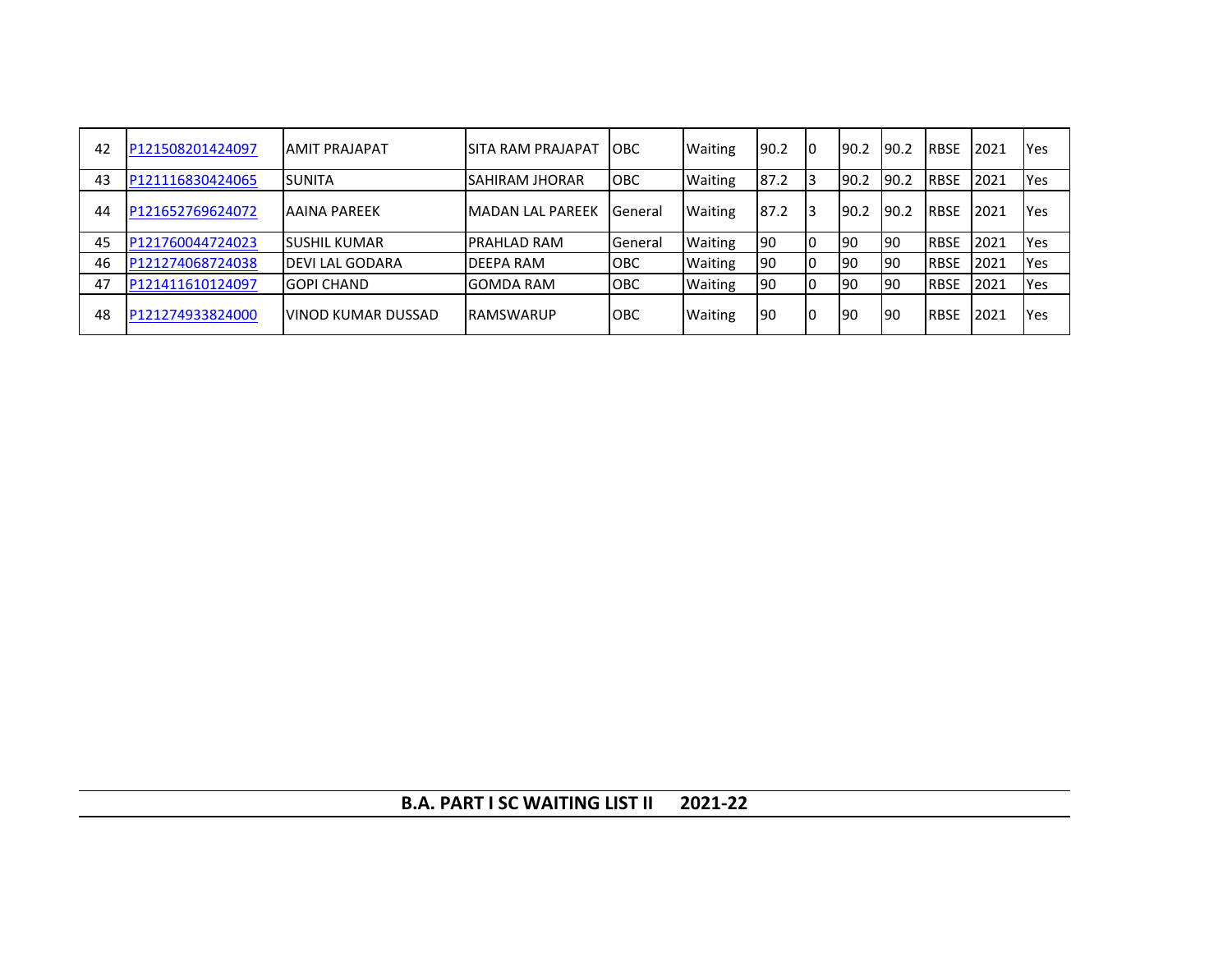| Sr.No          | <b>Application ID</b> | <b>Name of Applicant</b>              | <b>Father's Name</b>                     | Category  | <b>Admission</b><br>Category | Percen Bon Tot.<br>tage.(<br>% |                | us(% Perc.(  %tile<br>%) |      | <b>Board</b><br><b>Name</b> | <b>Passing</b><br>Year | Fee |
|----------------|-----------------------|---------------------------------------|------------------------------------------|-----------|------------------------------|--------------------------------|----------------|--------------------------|------|-----------------------------|------------------------|-----|
| $\mathbf{1}$   | P121201845124043      | <b>MUKESH KUMAR</b><br><b>MEGHWAL</b> | <b>RAMKUMAR</b><br><b>MEGHWAL</b>        | SC        | Waiting                      | 86                             | I0             | 86                       | 86   | <b>RBSE</b>                 | 2021                   | Yes |
| $\overline{2}$ | P121873937724054      | <b>URMILA MEV</b>                     | <b>HAJARI MAL</b>                        | SC        | Waiting                      | 83                             | $\overline{3}$ | 86                       | 86   | <b>RBSE</b>                 | 2021                   | Yes |
| 3              | P121312654124034      | <b>VIMLA MEGHWAL</b>                  | <b>BHAGIRATH</b><br><b>MEGHWAL</b>       | SC        | Waiting                      | 83                             | 3              | 86                       | 86   | <b>RBSE</b>                 | 2021                   | Yes |
| 4              | P121153199924094      | <b>MANOHAR LAL CHALIYA</b>            | <b>BHANWAR LAL</b><br><b>CHALIYA</b>     | SC        | Waiting                      | 85.8                           | I0             | 85.8                     | 85.8 | <b>RBSE</b>                 | 2021                   | Yes |
| 5.             | P121519449424050      | <b>RAKESH BAROR</b>                   | <b>BHANWAR LAL</b><br><b>BAROR</b>       | <b>SC</b> | Waiting                      | 85.8                           | 10             | 85.8                     | 85.8 | <b>RBSE</b>                 | 2021                   | Yes |
| 6              | P121847140924029      | <b>DROPATI NAYAK</b>                  | PANNA LAL NAYAK                          | SC        | Waiting                      | 82.8                           | $\overline{3}$ | 85.8                     | 85.8 | <b>RBSE</b>                 | 2021                   | Yes |
| $\overline{7}$ | P121650290424052      | NISHA CHANWARIYA                      | <b>VIJAY KUMAR</b><br>CHANWARIYA         | SC        | Waiting                      | 82.8                           | 3              | 85.8                     | 85.8 | <b>RBSE</b>                 | 2021                   | Yes |
| 8              | P121579349824090      | CHANDARKALA                           | <b>BADRI PRASAD</b>                      | SC        | Waiting                      | 82.8                           | l3             | 85.8                     | 85.8 | <b>RBSE</b>                 | 2021                   | Yes |
| 9              | P121149383124021      | <b>MONIKA</b>                         | <b>SHRAVAN KUMAR</b>                     | SC        | Waiting                      | 82.8                           | $\overline{3}$ | 85.8                     | 85.8 | <b>RBSE</b>                 | 2021                   | Yes |
| 10             | P121980287024000      | <b>MANISHA MEGHWAL</b>                | <b>MAHAVEER PRASAD</b><br><b>MEGHWAL</b> | <b>SC</b> | Waiting                      | 85.6                           | I0             | 85.6                     | 85.6 | <b>RBSE</b>                 | 2021                   | Yes |
| 11             | P121635292524039      | <b>IMI LAL BAROR</b>                  | <b>SUGANA RAM</b><br><b>BAROR</b>        | <b>SC</b> | Waiting                      | 83.4                           | 2              | 85.4                     | 85.4 | <b>RBSE</b>                 | 2021                   | Yes |
| 12             | P121460307924056      | <b>SITA MEGHWAL</b>                   | <b>BHANWAR LAL</b><br><b>MEGHWAL</b>     | SC        | Waiting                      | 82.4                           | 3              | 85.4                     | 85.4 | <b>RBSE</b>                 | 2021                   | Yes |
| 13             | P121602440824087      | <b>SHANKAR LAL BAROR</b>              | JEEVAN RAM BAROR                         | SC        | Waiting                      | 85.2                           | I0             | 85.2                     | 85.2 | <b>RBSE</b>                 | 2021                   | Yes |
| 14             | P121234619824088      | <b>GOVIND</b>                         | <b>NAND RAM KARELA</b>                   | <b>SC</b> | Waiting                      | 85.2                           | I0             | 85.2                     | 85.2 | <b>RBSE</b>                 | 2021                   | Yes |
| 15             | P121682753324049      | <b>ANIL KUMAR</b>                     | <b>JAISARAM</b>                          | SC        | Waiting                      | 85.2                           | l0             | 85.2                     | 85.2 | <b>RBSE</b>                 | 2021                   | Yes |
| 16             | P121511272324085      | <b>PARVAT SINGH MEGHWAL</b>           | <b>OMPRAKASH</b><br><b>MEGHWAL</b>       | SC        | Waiting                      | 85                             | 10             | 85                       | 85   | <b>RBSE</b>                 | 2021                   | Yes |
| 17             | P121325307024063      | <b>SONU NAYAK</b>                     | LICHCHHURAM                              | SC        | Waiting                      | 85                             | Iо             | 85                       | 85   | <b>RBSE</b>                 | 2021                   | Yes |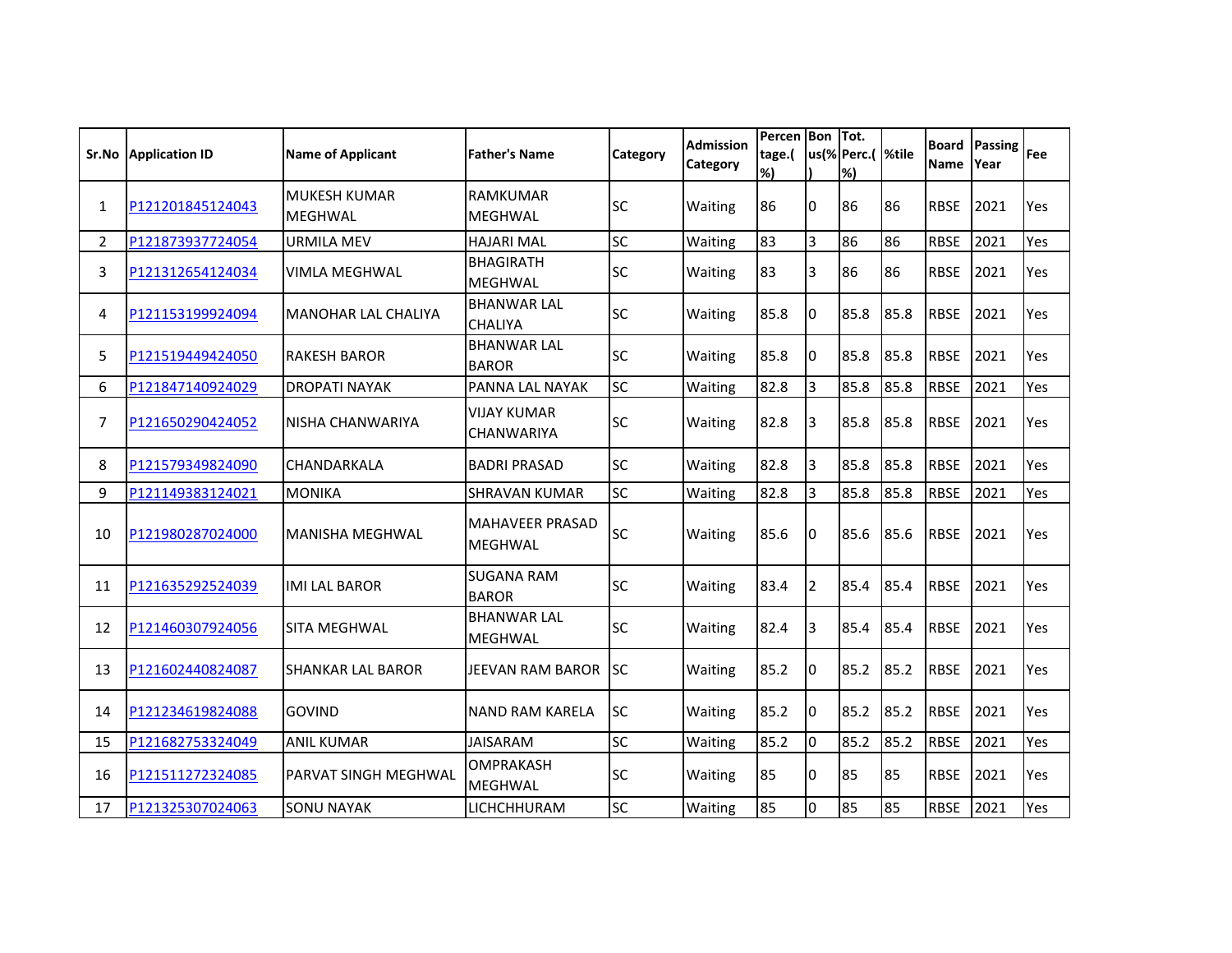| 18 | P121407702924062 | <b>MAMCHAND NAYAK</b>            | <b>BAJRANG LAL NAYAK ISC</b>            |           | Waiting | 85   | l0             | 85   | 85   | <b>RBSE</b> | 2021 | Yes        |
|----|------------------|----------------------------------|-----------------------------------------|-----------|---------|------|----------------|------|------|-------------|------|------------|
| 19 | P121734448924040 | RAJU MEGHWAL                     | <b>SAMANDRA</b><br><b>MEGHWAL</b>       | <b>SC</b> | Waiting | 81.8 | 3              | 84.8 | 84.8 | <b>RBSE</b> | 2021 | Yes        |
| 20 | P121357324724079 | DEEPIKA NAYAK                    | <b>BANWARI LAL NAYAK ISC</b>            |           | Waiting | 81.8 | 3              | 84.8 | 84.8 | <b>RBSE</b> | 2021 | Yes        |
| 21 | P121309479124030 | <b>BHINVA RAJ MEGHWAL</b>        | <b>DEEPA RAM</b><br><b>MEGHWAL</b>      | <b>SC</b> | Waiting | 84.6 | l0             | 84.6 | 84.6 | <b>RBSE</b> | 2021 | <b>Yes</b> |
| 22 | P121678721624016 | SANJU                            | <b>JAGDISH PRASAD</b><br><b>MEGHWAL</b> | <b>SC</b> | Waiting | 81.6 | 3              | 84.6 | 84.6 | <b>RBSE</b> | 2021 | Yes        |
| 23 | P121967293724090 | <b>ANIL KUMAR GUDESAR</b>        | <b>BEGRAJ</b>                           | SC        | Waiting | 84.4 | $\Omega$       | 84.4 | 84.4 | <b>RBSE</b> | 2021 | Yes.       |
| 24 | P121484235224099 | RAJPAL KATARIYA                  | <b>DHANPAT RAM</b>                      | <b>SC</b> | Waiting | 84.4 | $\Omega$       | 84.4 | 84.4 | <b>RBSE</b> | 2021 | Yes        |
| 25 | P121205825824071 | <b>MOHAN LAL MEGHWAL</b>         | <b>RAJU RAM</b><br><b>MEGHWAL</b>       | <b>SC</b> | Waiting | 84.2 | I٥             | 84.2 | 84.2 | <b>RBSE</b> | 2021 | Yes        |
| 26 | P121924434324011 | <b>JAGATPAL MEGHWAL</b>          | <b>MAMRAJ</b>                           | <b>SC</b> | Waiting | 84.2 | <sup>0</sup>   | 84.2 | 84.2 | <b>RBSE</b> | 2021 | Yes        |
| 27 | P121346544624043 | <b>KALURAM</b>                   | <b>NORANG RAM</b>                       | <b>SC</b> | Waiting | 84.2 | l0             | 84.2 | 84.2 | <b>RBSE</b> | 2021 | Yes        |
| 28 | P121956471324040 | <b>JAMNA MEGHWAL</b>             | <b>NEMI CHAND</b><br><b>MEGHWAL</b>     | <b>SC</b> | Waiting | 81.2 | 3              | 84.2 | 84.2 | <b>RBSE</b> | 2021 | <b>Yes</b> |
| 29 | P121652341724060 | KHINYARAM                        | PARASARAM                               | <b>SC</b> | Waiting | 84   | 0              | 84   | 84   | <b>RBSE</b> | 2021 | Yes        |
| 30 | P121400806524067 | <b>BAJARANG LAL</b>              | <b>OMPRAKASH</b>                        | <b>SC</b> | Waiting | 84   | lo             | 84   | 84   | <b>RBSE</b> | 2021 | Yes        |
| 31 | P121420794024045 | RATAN LAL MEGHWAL                | <b>RAM LAL MEGHWAL</b>                  | ISC.      | Waiting | 84   | $\Omega$       | 84   | 84   | <b>RBSE</b> | 2021 | Yes        |
| 32 | P121245053324036 | <b>KAMAL KUMAR MEGHWAL</b>       | <b>MOHAN LAL</b><br><b>MEGHWAL</b>      | <b>SC</b> | Waiting | 84   | <sup>0</sup>   | 84   | 84   | <b>RBSE</b> | 2021 | No         |
| 33 | P121765817824023 | <b>KALPANA</b>                   | <b>KALYANA RAM</b>                      | <b>SC</b> | Waiting | 81   | 3              | 84   | 84   | <b>RBSE</b> | 2021 | <b>No</b>  |
| 34 | P121584625024012 | <b>SURENDRA KUMAR</b><br>SANDELA | CHIMA RAM<br><b>SANDELA</b>             | <b>SC</b> | Waiting | 83.8 | 0              | 83.8 | 83.8 | <b>RBSE</b> | 2021 | <b>No</b>  |
| 35 | P121451502024044 | <b>VIKAS KUMAR MEV</b>           | <b>BHAGWANARAM</b>                      | <b>SC</b> | Waiting | 83.8 | l <sub>0</sub> | 83.8 | 83.8 | <b>RBSE</b> | 2021 | No         |
| 36 | P121485052024069 | TAPESH KUMAR MEGHWAL MADANLAL    |                                         | <b>SC</b> | Waiting | 83.8 | I0             | 83.8 | 83.8 | <b>RBSE</b> | 2021 | No         |
| 37 | P121721224324087 | SANDEEP MEGHWAL                  | <b>MANGI LAL</b><br><b>MEGHWAL</b>      | <b>SC</b> | Waiting | 83.8 | 0              | 83.8 | 83.8 | <b>RBSE</b> | 2021 | No         |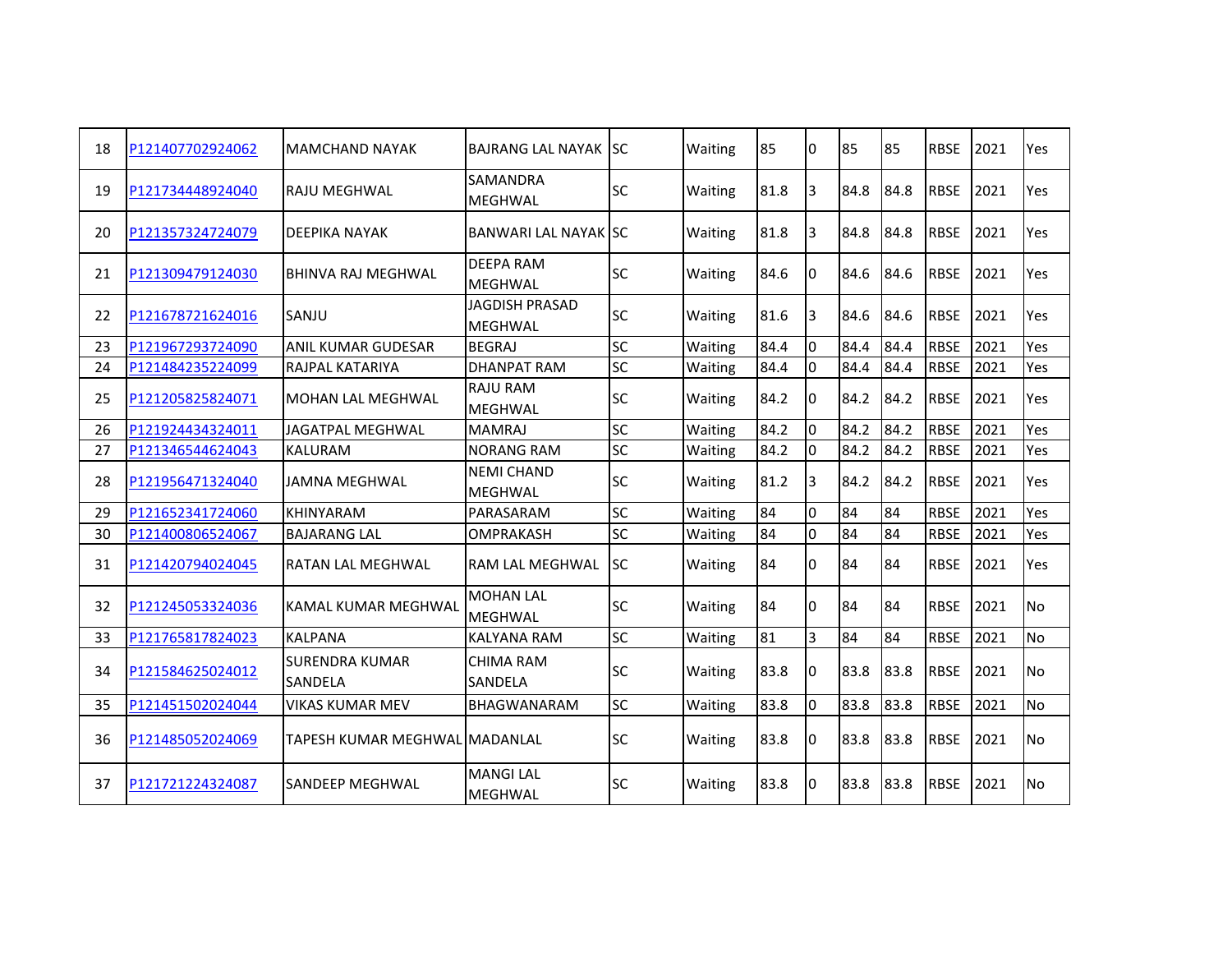| 38 | P121867417524065 | AARTEE MEGHWAL                         | <b>BHAIRA RAM</b><br><b>MEGHWAL</b> | <b>SC</b> | Waiting | 80.8 | l3             | 83.8 | 83.8 | <b>RBSE</b> | 2021 | No.       |
|----|------------------|----------------------------------------|-------------------------------------|-----------|---------|------|----------------|------|------|-------------|------|-----------|
| 39 | P121669947024060 | <b>RAMJAS</b>                          | <b>GOPI RAM</b>                     | <b>SC</b> | Waiting | 83.6 | I٥             | 83.6 | 83.6 | <b>RBSE</b> | 2021 | <b>No</b> |
| 40 | P121957221324050 | <b>PUNAM GARG</b>                      | <b>AATMA RAM GARG</b>               | <b>SC</b> | Waiting | 83.6 | l0             | 83.6 | 83.6 | <b>RBSE</b> | 2021 | <b>No</b> |
| 41 | P121954427624027 | <b>GHAN SHYAM</b>                      | <b>VIRENDER SINGH</b>               | <b>SC</b> | Waiting | 83.6 | I٥             | 83.6 | 83.6 | <b>RBSE</b> | 2021 | <b>No</b> |
| 42 | P121666220424094 | <b>MAHAVEER PRASAD</b>                 | <b>HAJARI MAL</b><br><b>MEGHWAL</b> | <b>SC</b> | Waiting | 83.6 | 10             | 83.6 | 83.6 | <b>RBSE</b> | 2021 | <b>No</b> |
| 43 | P121279099524069 | <b>CHANDMAL MEGHWAL</b>                | <b>BABULAL</b>                      | <b>SC</b> | Waiting | 83.6 | l0             | 83.6 | 83.6 | <b>RBSE</b> | 2021 | No        |
| 44 | P121919814524026 | DIVYA KALWA                            | DARA SINGH KALWA                    | ISC.      | Waiting | 80.6 | 3              | 83.6 | 83.6 | <b>RBSE</b> | 2021 | <b>No</b> |
| 45 | P121696033224087 | <b>BHARTA</b>                          | <b>SURESH KUMAR</b>                 | <b>SC</b> | Waiting | 80.6 | $\overline{3}$ | 83.6 | 83.6 | <b>RBSE</b> | 2021 | No        |
| 46 | P121801056424027 | <b>SUNILA MEGHWAL</b>                  | <b>MUKHRAM</b>                      | SC        | Waiting | 80.6 | $\overline{3}$ | 83.6 | 83.6 | <b>RBSE</b> | 2021 | <b>No</b> |
| 47 | P121843549024018 | <b>RAKSHA</b>                          | <b>KALURAM</b>                      | <b>SC</b> | Waiting | 80.6 | 3              | 83.6 | 83.6 | <b>RBSE</b> | 2021 | <b>No</b> |
| 48 | P121685059024075 | <b>I</b> GULAB MEGHWAL                 | <b>PRABHU DAYAL</b>                 | <b>SC</b> | Waiting | 80.6 | 3              | 83.6 | 83.6 | <b>RBSE</b> | 2021 | <b>No</b> |
| 49 | P121416293224036 | JAILAL MEGHWAL                         | <b>KANARAM</b><br><b>MEGHWAL</b>    | <b>SC</b> | Waiting | 83.4 | I٥             | 83.4 | 83.4 | <b>RBSE</b> | 2021 | No        |
| 50 | P121933633324020 | <b>SHARDA</b>                          | <b>CHANDA RAM</b>                   | <b>SC</b> | Waiting | 80.4 | 3              | 83.4 | 83.4 | <b>RBSE</b> | 2021 | <b>No</b> |
| 51 | P121945636524050 | ANUSIUYA                               | <b>HAJARI RAM</b>                   | <b>SC</b> | Waiting | 80.4 | 3              | 83.4 | 83.4 | <b>RBSE</b> | 2021 | No        |
| 52 | P121474481524070 | <b>PINTU</b>                           | <b>HAJARIRAM</b>                    | <b>SC</b> | Waiting | 80.4 | $\overline{3}$ | 83.4 | 83.4 | <b>RBSE</b> | 2021 | <b>No</b> |
| 53 | P121392674924029 | <b>GOVIND MEGHWAL</b>                  | <b>BHANWAR LAL</b>                  | <b>SC</b> | Waiting | 83.2 | I٥             | 83.2 | 83.2 | <b>RBSE</b> | 2021 | <b>No</b> |
| 54 | P121477096024085 | PARSARAM MEGHWAL                       | <b>MOTARAM</b>                      | <b>SC</b> | Waiting | 83.2 | 10             | 83.2 | 83.2 | <b>RBSE</b> | 2021 | <b>No</b> |
| 55 | P121209001124077 | IRAJ KUMAR KARELA                      | <b>MOHAN RAM</b><br><b>KARELA</b>   | <b>SC</b> | Waiting | 83.2 | 10             | 83.2 | 83.2 | <b>RBSE</b> | 2021 | No.       |
| 56 | P121548355024068 | NIRMAL KUMAR MEV                       | <b>SHANKAR LAL</b>                  | <b>SC</b> | Waiting | 83.2 | I٥             | 83.2 | 83.2 | <b>RBSE</b> | 2021 | <b>No</b> |
| 57 | P121654302724070 | VINOD KUMAR                            | IRAM KUMAR NAYAK ISC                |           | Waiting | 83.2 | I0             | 83.2 | 83.2 | <b>RBSE</b> | 2021 | No        |
| 58 | P121106808924065 | <b>RAM NIWAS</b>                       | PADMA RAM NAYAK ISC                 |           | Waiting | 83.2 | 10             | 83.2 | 83.2 | <b>RBSE</b> | 2021 | No        |
| 59 | P121344188324015 | <b>VIMALA KUMARI</b><br><b>MEGHWAL</b> | <b>OMPRAKASH</b>                    | <b>SC</b> | Waiting | 80.2 | 3              | 83.2 | 83.2 | <b>RBSE</b> | 2021 | <b>No</b> |
| 60 | P121442926024040 | <b>PAWAN KUMAR</b>                     | <b>SUGNA RAM</b>                    | <b>SC</b> | Waiting | 83   | l0             | 83   | 83   | <b>RBSE</b> | 2021 | <b>No</b> |
| 61 | P121589456424031 | VIKASH DHANAKA                         | <b>MAHAVEER</b><br>DHANAKA          | lsc       | Waiting | 83   | I0             | 83   | 83   | <b>RBSE</b> | 2021 | <b>No</b> |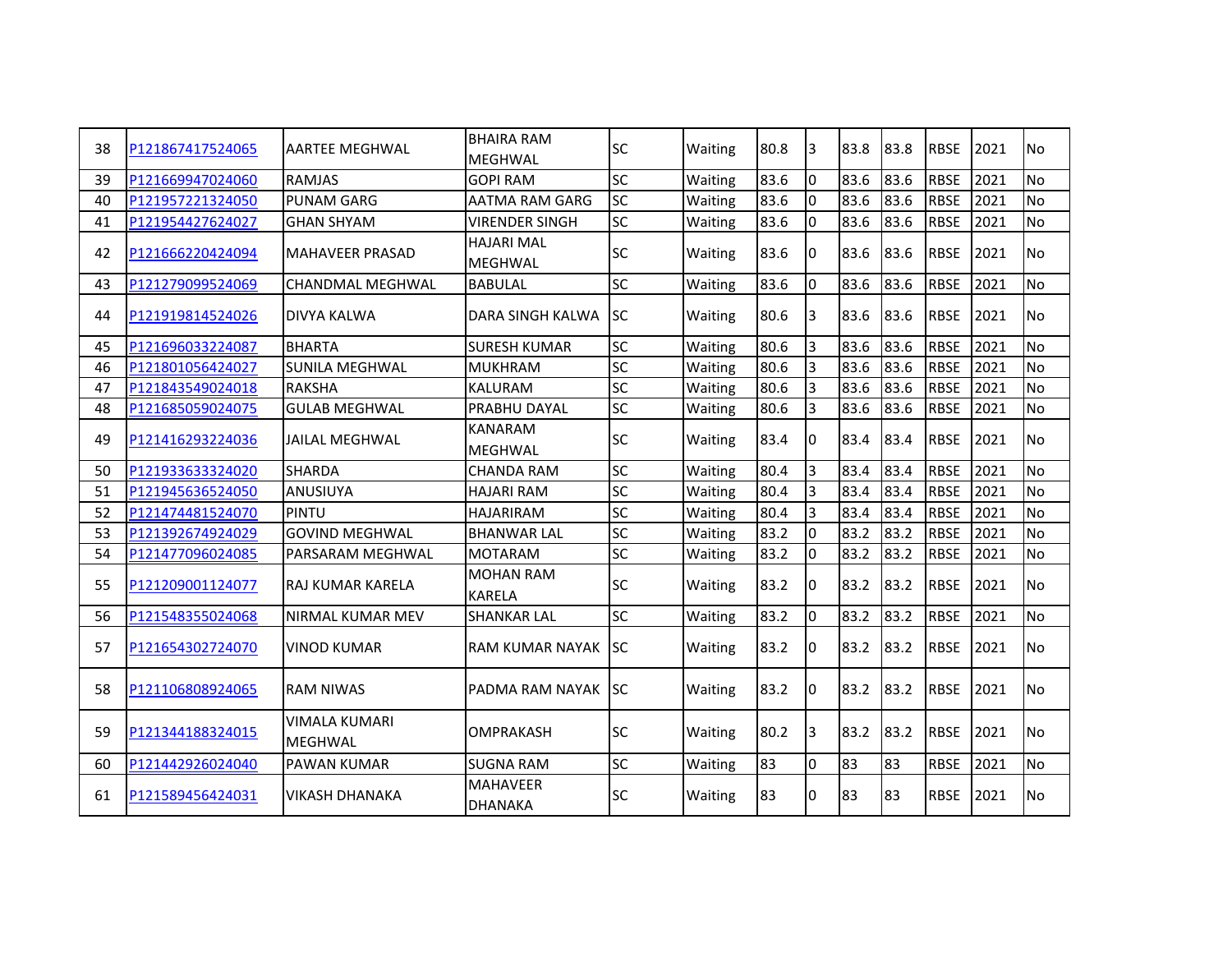| 62 | P121617424624043 | POOJA                             | AASHA RAM MEHRA                     | ISC.      | Waiting | 80   | 3              | 83   | 83   | <b>RBSE</b> | 2021 | No        |
|----|------------------|-----------------------------------|-------------------------------------|-----------|---------|------|----------------|------|------|-------------|------|-----------|
| 63 | P121535772424019 | <b>MANISHA MEGHWAL</b>            | <b>LALCHAND</b>                     | <b>SC</b> | Waiting | 80   | $\overline{3}$ | 83   | 83   | <b>RBSE</b> | 2021 | <b>No</b> |
| 64 | P121824752224043 | <b>GOVINDRAM</b>                  | <b>NAND RAM</b>                     | SC        | Waiting | 82.8 | I٥             | 82.8 | 82.8 | <b>RBSE</b> | 2021 | <b>No</b> |
| 65 | P121584615124059 | <b>PUNAMCHAND NAYAK</b>           | <b>JAGDISH NAYAK</b>                | <b>SC</b> | Waiting | 82.8 | $\overline{0}$ | 82.8 | 82.8 | <b>RBSE</b> | 2021 | <b>No</b> |
| 66 | P121451659824051 | suman                             | sultanaram                          | <b>SC</b> | Waiting | 79.8 | $\overline{3}$ | 82.8 | 82.8 | <b>RBSE</b> | 2021 | <b>No</b> |
| 67 | P121839913124080 | <b>ANIL GUDESAR</b>               | <b>CHETRAM</b>                      | <b>SC</b> | Waiting | 82.6 | I0             | 82.6 | 82.6 | <b>RBSE</b> | 2021 | No        |
| 68 | P121432868524060 | SUMAN GODHA                       | <b>SANWAR MAL</b><br><b>GODHA</b>   | <b>SC</b> | Waiting | 79.6 | 3              | 82.6 | 82.6 | <b>RBSE</b> | 2021 | No        |
| 69 | P121373711124048 | <b>KAMLA MEGHWAL</b>              | <b>TARACHAND</b>                    | <b>SC</b> | Waiting | 79.6 | 3              | 82.6 | 82.6 | <b>RBSE</b> | 2021 | No        |
| 70 | P121586302624011 | PRIYANKA KUMARI<br><b>MEGHWAL</b> | <b>BHADAR RAM</b><br><b>MEGHWAL</b> | <b>SC</b> | Waiting | 79.6 | I3             | 82.6 | 82.6 | <b>RBSE</b> | 2021 | <b>No</b> |
| 71 | P121163688624063 | <b>TARACHAND</b>                  | <b>NATHU RAM</b>                    | <b>SC</b> | Waiting | 82.4 | l0             | 82.4 | 82.4 | <b>RBSE</b> | 2021 | <b>No</b> |
| 72 | P121709334024090 | <b>SUDHIR</b>                     | <b>DULA RAM</b>                     | <b>SC</b> | Waiting | 82.4 | l0             | 82.4 | 82.4 | <b>RBSE</b> | 2021 | <b>No</b> |
| 73 | P121604495424080 | <b>SUSHIL</b>                     | <b>DEVA RAM</b>                     | <b>SC</b> | Waiting | 82.4 | I٥             | 82.4 | 82.4 | <b>RBSE</b> | 2021 | <b>No</b> |
| 74 | P121639772824067 | <b>MANISHA</b>                    | <b>JATNA RAM</b>                    | <b>SC</b> | Waiting | 79.4 | 3              | 82.4 | 82.4 | <b>RBSE</b> | 2021 | No        |
| 75 | P121458511224067 | <b>SUNITA BALAN</b>               | <b>GOPIRAM BALAN</b>                | <b>SC</b> | Waiting | 79.4 | 3              | 82.4 | 82.4 | <b>RBSE</b> | 2021 | <b>No</b> |
| 76 | P121491224624066 | <b>MANJU SANSI</b>                | <b>JAINARAYAN SANSI</b>             | <b>SC</b> | Waiting | 79.4 | l3             | 82.4 | 82.4 | <b>RBSE</b> | 2020 | <b>No</b> |
| 77 | P121925741424042 | <b>DINESH KUMAR</b>               | <b>BHANWAR LAL</b>                  | <b>SC</b> | Waiting | 82.2 | l0             | 82.2 | 82.2 | <b>RBSE</b> | 2021 | <b>No</b> |
| 78 | P121986876624068 | <b>KAVITA</b>                     | <b>BABULAL SOLNKI</b>               | <b>SC</b> | Waiting | 79.2 | Iз             | 82.2 | 82.2 | <b>RBSE</b> | 2021 | <b>No</b> |
| 79 | P121841505024078 | <b>BHAGWANA RAM NAYAK</b>         | <b>RATANA RAM NAYAK SC</b>          |           | Waiting | 79.2 | 3              | 82.2 | 82.2 | <b>RBSE</b> | 2021 | <b>No</b> |
| 80 | P121373116624069 | POOJA                             | PHULA RAM                           | <b>SC</b> | Waiting | 79.2 | 3              | 82.2 | 82.2 | <b>RBSE</b> | 2021 | No        |
| 81 | P121249017824000 | <b>BANWARI LAL</b>                | HANSRAJ MEGHWAL SC                  |           | Waiting | 82   | I٥             | 82   | 82   | <b>RBSE</b> | 2021 | No        |
| 82 | P121679598424025 | <b>RAJENDRA KUMAR</b>             | <b>GOPAL RAM</b>                    | <b>SC</b> | Waiting | 82   | l0             | 82   | 82   | <b>RBSE</b> | 2021 | No        |
| 83 | P121261493324019 | <b>RAJENDRA KUMAR</b>             | <b>DHANPAT BAROR</b>                | <b>SC</b> | Waiting | 82   | I٥             | 82   | 82   | <b>RBSE</b> | 2021 | <b>No</b> |
| 84 | P121315421324070 | <b>MAHESH LOHRA</b>               | <b>MUKESH KUMAR</b>                 | <b>SC</b> | Waiting | 82   | l0             | 82   | 82   | <b>RBSE</b> | 2021 | <b>No</b> |
| 85 | P121522678724027 | RAMNIWAS MEGHWAL                  | <b>DEVILAL</b>                      | <b>SC</b> | Waiting | 82   | l0             | 82   | 82   | <b>RBSE</b> | 2021 | No        |
| 86 | P121309527524023 | <b>HANS RAJ</b>                   | <b>JAI CHAND</b><br><b>MEGHWAL</b>  | <b>SC</b> | Waiting | 82   | I۵             | 82   | 82   | <b>RBSE</b> | 2021 | No        |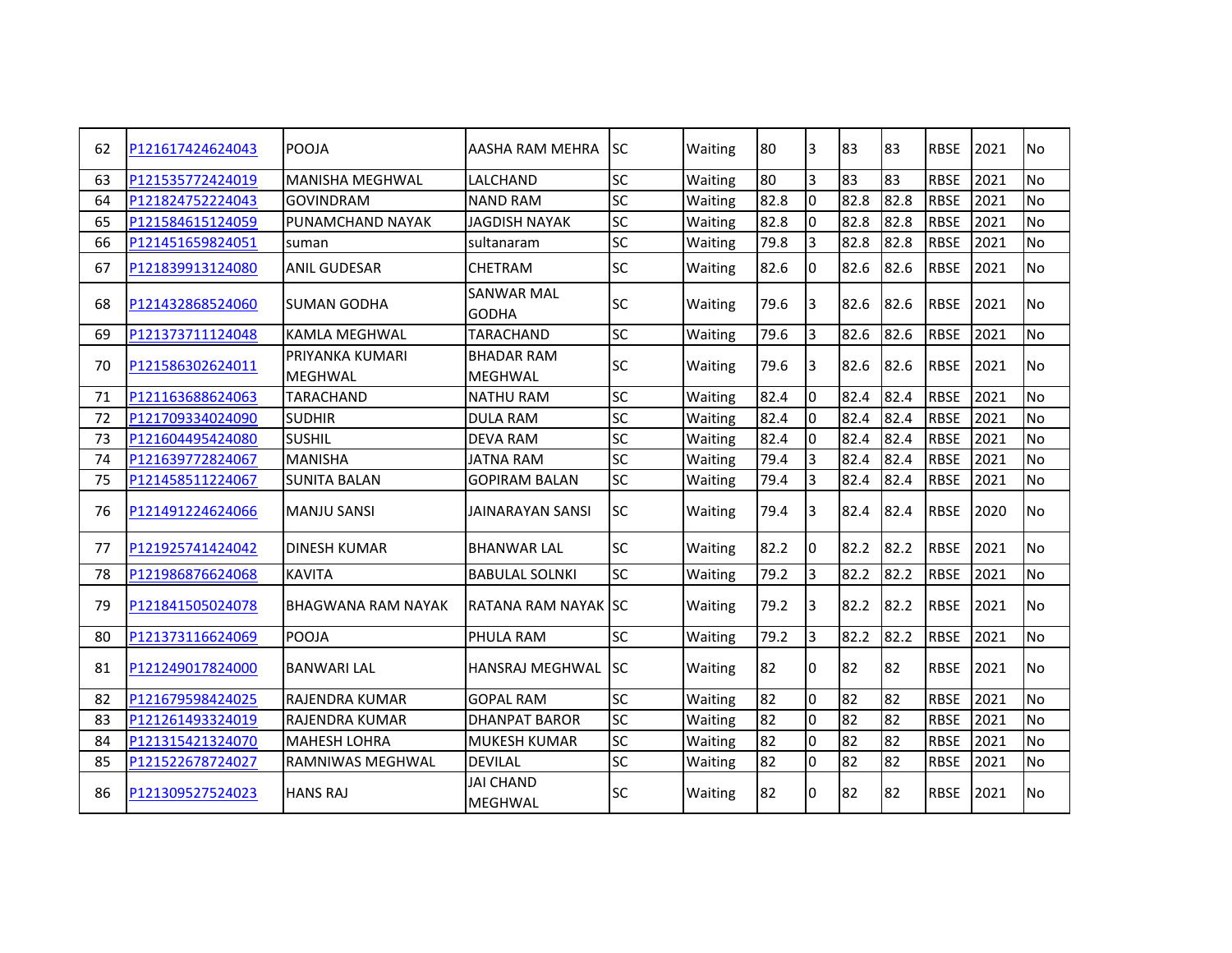| 87  | P121609840124094 | <b>KAVITA MEGHWAL</b>      | <b>PURARAM</b><br>MEGHWAL            | <b>SC</b>  | Waiting | 79   | 3  | 82   | 82   | <b>RBSE</b> | 2021 | <b>No</b> |
|-----|------------------|----------------------------|--------------------------------------|------------|---------|------|----|------|------|-------------|------|-----------|
| 88  | P121481362024092 | POOJA                      | <b>AMAR CHAND</b><br><b>FULWARIA</b> | <b>SC</b>  | Waiting | 79   | 3  | 82   | 82   | <b>RBSE</b> | 2021 | <b>No</b> |
| 89  | P121492775824073 | <b>BHARTI SANDELA</b>      | <b>GAJANAND SANDELA SC</b>           |            | Waiting | 79   | 3  | 82   | 82   | <b>RBSE</b> | 2021 | No        |
| 90  | P121216787624034 | POOJA MEGHWAL              | <b>LILU RAM</b>                      | <b>SC</b>  | Waiting | 79   | 3  | 82   | 82   | <b>RBSE</b> | 2021 | No        |
| 91  | P121300522024089 | <b>SUNDAR</b>              | <b>MAHAVEER PRASAD</b>               | lsc.       | Waiting | 79   | 3  | 82   | 82   | <b>RBSE</b> | 2021 | No        |
| 92  | P121140342224045 | <b>RAMSWARUP</b>           | <b>JAGDEESH PRASAD</b>               | <b>SC</b>  | Waiting | 81.8 | l0 | 81.8 | 81.8 | <b>RBSE</b> | 2021 | <b>No</b> |
| 93  | P121261369224023 | MOMAN RAM                  | PRABHU RAM                           | <b>SC</b>  | Waiting | 81.8 | 0  | 81.8 | 81.8 | <b>RBSE</b> | 2021 | <b>No</b> |
| 94  | P121210761624021 | <b>AJAY</b>                | <b>RAMPHAL</b>                       | <b>SC</b>  | Waiting | 81.8 | lo | 81.8 | 81.8 | <b>RBSE</b> | 2021 | No        |
| 95  | P121960408224057 | <b>OMPRAKASH MEGHWAL</b>   | TRILOKCHAND<br><b>MEGHWAL</b>        | <b>SC</b>  | Waiting | 81.8 | 0  | 81.8 | 81.8 | <b>RBSE</b> | 2021 | No        |
| 96  | P121812511124062 | ANEETA                     | <b>RAJU RAM</b>                      | <b>SC</b>  | Waiting | 78.8 | 3  | 81.8 | 81.8 | <b>RBSE</b> | 2021 | <b>No</b> |
| 97  | P121893011624077 | ANEETA                     | <b>SAHI RAM KATARIYA</b>             | <b>ISC</b> | Waiting | 78.8 | 3  | 81.8 | 81.8 | <b>RBSE</b> | 2021 | No        |
| 98  | P121495291024037 | PRIYANKA BAWRI             | <b>HARI RAM BAWRI</b>                | <b>SC</b>  | Waiting | 78.8 | 3  | 81.8 | 81.8 | <b>RBSE</b> | 2021 | <b>No</b> |
| 99  | P121241794024094 | SHILA MEGHWAL              | <b>NIRANARAM</b>                     | <b>SC</b>  | Waiting | 78.8 | 3  | 81.8 | 81.8 | <b>RBSE</b> | 2021 | No        |
| 100 | P121870674524097 | <b>MANOJ MEGHWAL</b>       | <b>RAM KUMAR</b><br><b>MEGHWAL</b>   | <b>SC</b>  | Waiting | 81.4 | I0 | 81.4 | 81.4 | <b>RBSE</b> | 2021 | No        |
| 101 | P121939976524020 | <b>SUNIL KUMAR MEGHWAL</b> | PATRAM MEGHWAL                       | lsc        | Waiting | 81.4 | 10 | 81.4 | 81.4 | <b>RBSE</b> | 2021 | No        |
| 102 | P121758028724056 | <b>BABULAL</b>             | <b>GANGARAM NAYAK</b>                | lsc        | Waiting | 81.4 | I٥ | 81.4 | 81.4 | <b>RBSE</b> | 2021 | No        |
| 103 | P121628741424026 | RAJPAL MEGHWAL             | <b>OMPRAKASH</b><br><b>MEGHWAL</b>   | <b>SC</b>  | Waiting | 81.4 | I0 | 81.4 | 81.4 | <b>RBSE</b> | 2021 | <b>No</b> |
| 104 | P121890113024050 | VIKASH KUMAR NAYAK         | OM PRAKASH NAYAK ISC                 |            | Waiting | 81.4 | 10 | 81.4 | 81.4 | <b>RBSE</b> | 2021 | No        |
| 105 | P121814072424090 | KULDEEP SINGH              | <b>SUMER MAL</b>                     | <b>SC</b>  | Waiting | 81.4 | I٥ | 81.4 | 81.4 | <b>RBSE</b> | 2021 | No        |
| 106 | P121603923724020 | <b>SEVADAS DHANKA</b>      | <b>SUMER MAL</b>                     | <b>SC</b>  | Waiting | 81.4 | l0 | 81.4 | 81.4 | <b>RBSE</b> | 2021 | No        |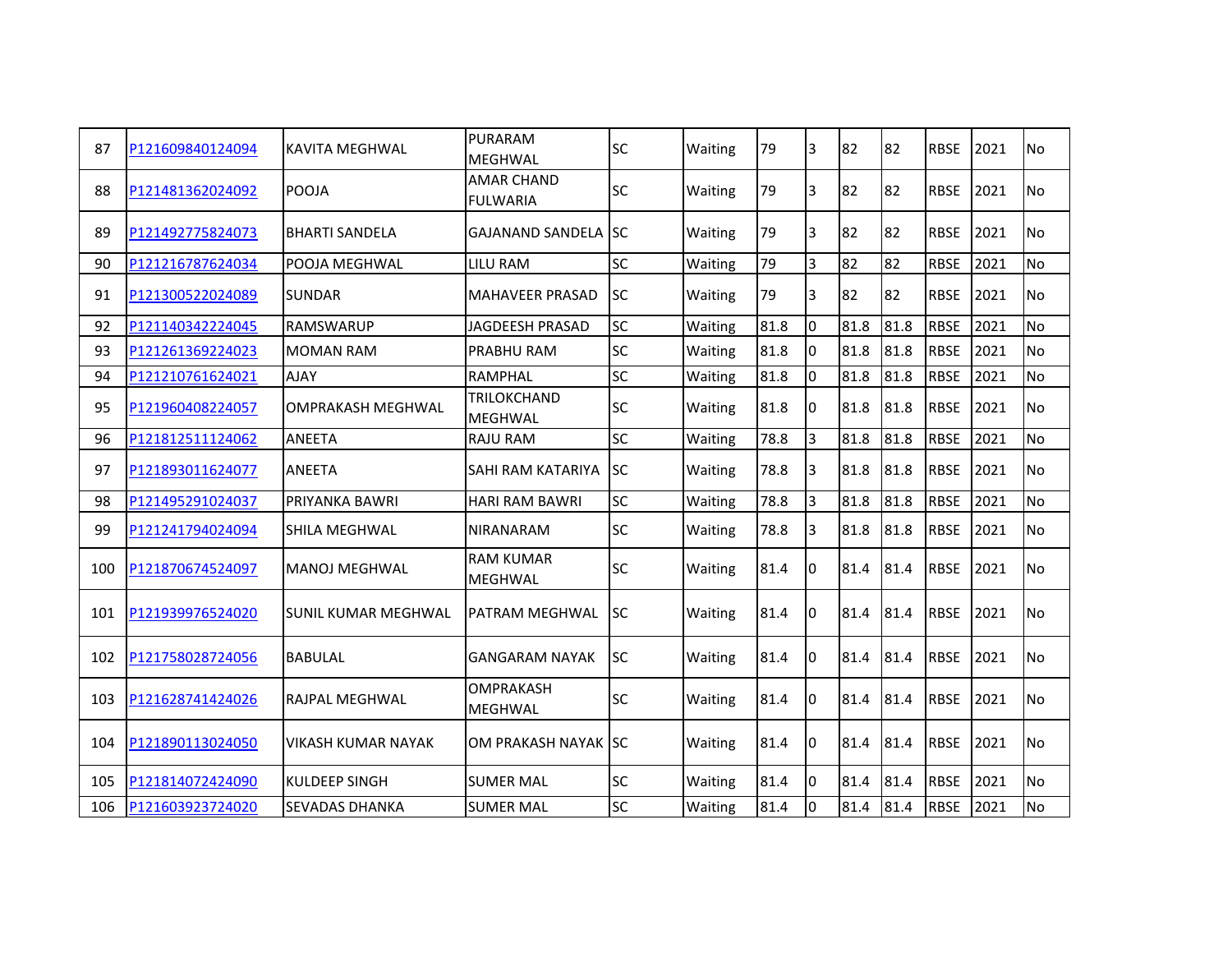| 107 | P121843089324017 | <b>MONIKA REGAR</b>        | <b>CHHAGAN LAL</b><br><b>REGAR</b>    | <b>SC</b> | Waiting | 78.4 | lЗ             | 81.4 | 81.4 | <b>RBSE</b> | 2021 | <b>No</b>      |
|-----|------------------|----------------------------|---------------------------------------|-----------|---------|------|----------------|------|------|-------------|------|----------------|
| 108 | P121401405024062 | <b>JITENDRA MEGHAWAL</b>   | <b>BHANWAR LAL</b><br>MEGHAWAL        | <b>SC</b> | Waiting | 78.4 | 3              | 81.4 | 81.4 | <b>RBSE</b> | 2021 | <b>No</b>      |
| 109 | P121243239924080 | OMPRAKASH                  | KISHANARAM                            | <b>SC</b> | Waiting | 81.2 | l0             | 81.2 | 81.2 | <b>RBSE</b> | 2021 | <b>No</b>      |
| 110 | P121855239924037 | <b>DINESH KUMAR</b>        | <b>SHISH PAL</b>                      | <b>SC</b> | Waiting | 81.2 | l0             | 81.2 | 81.2 | <b>RBSE</b> | 2021 | <b>No</b>      |
| 111 | P121545616424090 | SHISHPAL RAM MEGHWAL       | <b>RAWAT RAM</b><br><b>MEGHWAL</b>    | <b>SC</b> | Waiting | 81.2 | 0              | 81.2 | 81.2 | <b>RBSE</b> | 2021 | No             |
| 112 | P121649418424063 | <b>MANJU MEGHWAL</b>       | <b>POMARAM</b><br><b>MEGHWAL</b>      | <b>SC</b> | Waiting | 78.2 | 3              | 81.2 | 81.2 | <b>RBSE</b> | 2021 | N <sub>o</sub> |
| 113 | P121528631924048 | <b>ANIL KUMAR NAYAK</b>    | <b>RAM KUMAR</b>                      | <b>SC</b> | Waiting | 81   | $\Omega$       | 81   | 81   | <b>RBSE</b> | 2021 | No             |
| 114 | P121523973324060 | <b>RAKESH NAYAK</b>        | <b>OMPRAKASH</b>                      | <b>SC</b> | Waiting | 81   | I٥             | 81   | 81   | <b>RBSE</b> | 2021 | <b>No</b>      |
| 115 | P121724948324088 | <b>SHRAWAN KUMAR</b>       | <b>SURESH KUMAR</b><br><b>MEGHWAL</b> | <b>SC</b> | Waiting | 81   | 0              | 81   | 81   | <b>RBSE</b> | 2021 | <b>No</b>      |
| 116 | P121551889324010 | <b>RADHESHYAM NAYAK</b>    | <b>GOPAL RAM</b>                      | <b>SC</b> | Waiting | 81   | l0             | 81   | 81   | <b>RBSE</b> | 2021 | <b>No</b>      |
| 117 | P121244575824025 | <b>SUPRIYA MAHICH</b>      | <b>BHANI RAM MAHICH ISC</b>           |           | Waiting | 78   | 3              | 81   | 81   | <b>RBSE</b> | 2021 | No             |
| 118 | P121309651024017 | <b>SEELA</b>               | <b>BHANWARA RAM</b>                   | <b>SC</b> | Waiting | 78   | 3              | 81   | 81   | <b>RBSE</b> | 2021 | No             |
| 119 | P121600476424026 | POONAM NAYAK               | <b>RAM LAL NAYAK</b>                  | <b>SC</b> | Waiting | 78   | 3              | 81   | 81   | <b>RBSE</b> | 2021 | No             |
| 120 | P121431196724070 | <b>BANWARI LAL MEGHWAL</b> | <b>KALURAM</b>                        | <b>SC</b> | Waiting | 80.8 | 0              | 80.8 | 80.8 | <b>RBSE</b> | 2021 | <b>No</b>      |
| 121 | P121857825224082 | <b>HARSHIT JEDIA</b>       | <b>MANOJ KUMAR</b>                    | <b>SC</b> | Waiting | 80.8 | $\Omega$       | 80.8 | 80.8 | <b>RBSE</b> | 2021 | <b>No</b>      |
| 122 | P121283972924069 | <b>VIKASH KUMAR</b>        | <b>BHANWAR LAL</b>                    | <b>SC</b> | Waiting | 80.8 | I0             | 80.8 | 80.8 | <b>RBSE</b> | 2021 | No             |
| 123 | P121511708624031 | <b>SHIV BHAGWAN</b>        | <b>BHANWAR LAL</b><br><b>BHAMBHI</b>  | <b>SC</b> | Waiting | 80.8 | I0             | 80.8 | 80.8 | <b>RBSE</b> | 2021 | No             |
| 124 | P121946319624083 | PRIYANKA MEGHWAL           | PAT RAM MEGHWAL ISC                   |           | Waiting | 77.8 | 3              | 80.8 | 80.8 | <b>RBSE</b> | 2021 | <b>No</b>      |
| 125 | P121760329524062 | POOJA BAKOLIYA             | <b>BIRDI CHAND</b>                    | <b>SC</b> | Waiting | 77.8 | $\overline{3}$ | 80.8 | 80.8 | <b>RBSE</b> | 2021 | <b>No</b>      |
| 126 | P121723137924044 | <b>MAMTA NAYAK</b>         | <b>IMEELAL NAYAK</b>                  | SC        | Waiting | 77.8 | 3              | 80.8 | 80.8 | <b>RBSE</b> | 2021 | No             |
| 127 | P121474263924000 | <b>MANASA RAM</b>          | <b>IMEELAL NAYAK</b>                  | <b>SC</b> | Waiting | 80.6 | l0             | 80.6 | 80.6 | <b>RBSE</b> | 2021 | No             |